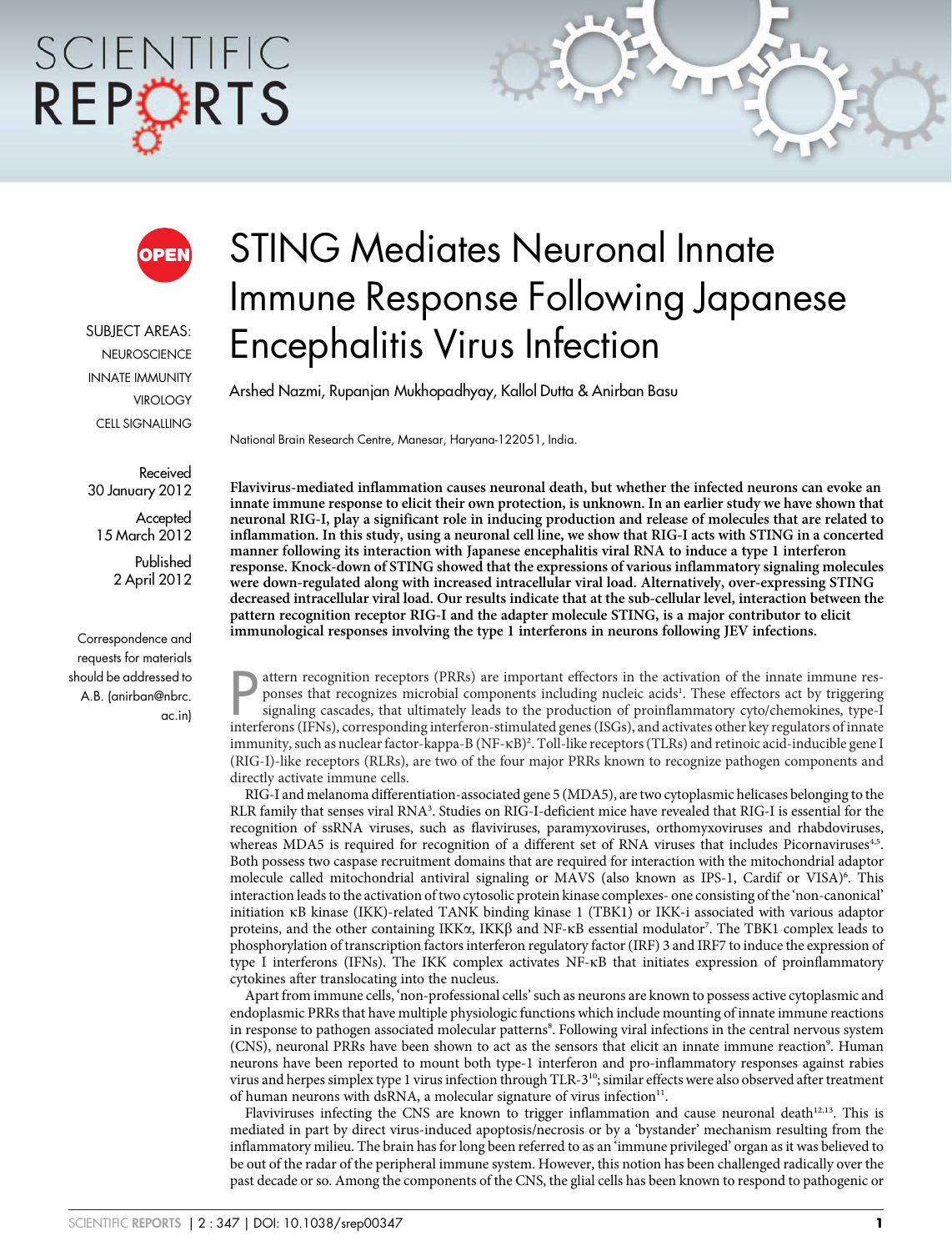any foreign insults by releasing various factors that tend to cause inflammation<sup>14</sup>. The neurons on the other hand were believed to be more-or-less the victims of this chemical warfare; but as reports suggest, innate immune responses are also mounted in these cells during viral encephalitis<sup>15,16</sup>. In our earlier study, we have reported that Japanese encephalitis virus (JEV), a flavivirus with single stranded RNA, is recognized by neuronal RIG-I that leads to production and release of proinflammatory factors<sup>17</sup>. However, the exact mechanisms by which neurons are able to do so, remained unknown.

An endoplasmic reticulum transmembrane protein called Stimulator of Interferon Gene (STING) (or less commonly known as MPYS, ERIS or TMEM173 or MITA) was discovered to function downstream of MAVS in the RLR pathway<sup>18,19</sup>. This protein is also found on the outer membrane of the mitochondria. Experiments on human endothelial kidney cell lines have shown that STING plays a critical role in production of type-1 interferon via activation of interferon responsive element (IRF) 3 and NFKB. STING<sup> $-/-$ </sup> animals were also found to be more susceptible to vesicular stomatitis virus infection which is indicative of impaired immunity<sup>20</sup>. The innate immune signaling via STING has been reported to be STAT6 dependent<sup>21</sup>.

Till date, all studies regarding STING have been limited to embryonic cells or cells of the immune or myeloid lineage. There is absolutely no report available about the expression or role of this molecule in CNS cell types, let alone neurons. In this study we are aim to elucidate the role played by neuronal STING following flaviviral encephalitis, utilizing JEV as the model virus.

#### **Results**

JEV causes upregulation of STING both in vivo and in vitro. Immunohistochemical analysis of brain sections from JEVinfected animals showed marked upregulation in the expression of STING, concomitant with severe neuronal loss. However, viral inhibition by application of 3'MO resulted in STING expression that was comparable to that observed in mock-infected animal brains (Fig. 1). Immunoblotting from N2a post 6 h and 12 h of infection showed significant increase in STING levels  $(p<0.01)$ , when compared to respective time-matched mock-infected cells. However, there was no significant difference in STING levels between mock-infected and JEV-infected groups 24 h post infection (Fig. 2A–B).

Modulation in Cox-2, NFkB and p38MAPK levels following JEV infection. JEV-infection is known to cause upregulation of classical pro-inflammatory signaling molecules like p38MAPK NFkB, and COX-2, both in-vivo and in-vitro. Here we found that the change in the increased levels of Cox-2, phosphoP38MAPK and phosphoNFkB was that of gradual decrease from 6 h onwards till 24 h post infection when compared to respective time-matched controls (Fig. 2A & C–E) ( $p$ <0.01).

JEV infection causes upregulation of IRF-3 and IRF-7 leading to type-I interferon response in neurons. Type-I interferon response is a hallmark of most viral infections. In most instances this is mediated by activation of IRF3 and 7 which regulates the IFN- $\alpha/\beta$ gene expressions. Following JEV-infection of N2a, we found significant upregulation in the levels of phosphoIRF3 both 6 h and 12 h post-infection ( $p<0.01$ ), however its level at 12 h was lesser than 6 h post-infection, when compared to mock-infected cells. 24 h post infection phosphoIRF3 level showed no significant changes when compared to that from time matched mock-infected cells (Fig. 3A  $\&$  B). Similarly level of phosphoIRF7 after 6 h postinfection showed significant increase when compared to mockinfected cells  $(p<0.01)$ ; but its levels were not found to be significantly different from mock-infected cells, post 12 h and 24 h of infection (Fig. 3A  $\&$  C).



Figure 1 | Expression of STING in brain following JEV infection. Immunohistochemical staining from brain sections of JEV-infected mice showing increased expression of STING (Green) along with severe loss of neurons as depicted by less NeuN staining (Red). Following viral inhibition using 3'MO there was no loss of neurons and also no visibly different STING expression than that observed in mock-infected animals. Magnification  $\times$  20; scale bar is 50  $\mu$ ; images are representative of 3 animals in each group.

ISG56 and ISG54 are two of the first identified proteins that are induced by type I IFNs, dsRNAs, and viruses<sup>22</sup>. Immunoblot analysis of N2a infected with JEV, showed significant increases in the levels of both ISG54 and ISG56 when compared to mock-infected cells both 6 h and 12 h post infection ( $p<0.01$ ), however their levels in 24 h post infected cells were not found to be different from respective mock-infected cells (Fig. 3A,  $D \not\in E$ ).

A similar trend was observed in the production of type I interferons following JEV infection. Quantitative real time PCR analysis from N2a revealed upsurge in levels of both IFN- $\alpha$  and IFN- $\beta$  post 6 h and 12 h infections when compared to respective time-matched mock-infected cells ( $p$ <0.05). However, their levels post 24 h of infection showed increases, but it was only significant for IFN- $\alpha$  $(p<0.05)$  when compared to mock-infected cells (*Fig. 3F*).

RIG-I detects JEV RNA and interacts with STING-IPS-1. RNA Co-IP carried out from N2a 12 h post infection with JEV revealed that viral genomic RNA interacts with RIG-I, while that with nonspecific rabbit IgG showed no such interaction, confirming the RNA to be specific for RIG-I. Absence of the band specific to JEV-RNA in reaction without RT confirmed amplification is from JEV-RNA and not from any DNA contamination (Fig. 4A). Protein-protein CoIP carried out from cell lysates 12 h post infection showed interaction of RIG-I with STING (Fig. 4B), and IPS-1 with STING (Fig. 4C) which was found to be absent in mock-infected cells. Immunoprecipitation with non specific rabbit IgG showed no band specific for STING in either case. This interaction between RIG-I and STING was also confirmed by immunocytochemistry from N2a, post JEV infection (Fig. 4D).

STING ablation resulted in reduction of proinflammatory mediators following JEV-infection. JEV infection of N2a resulted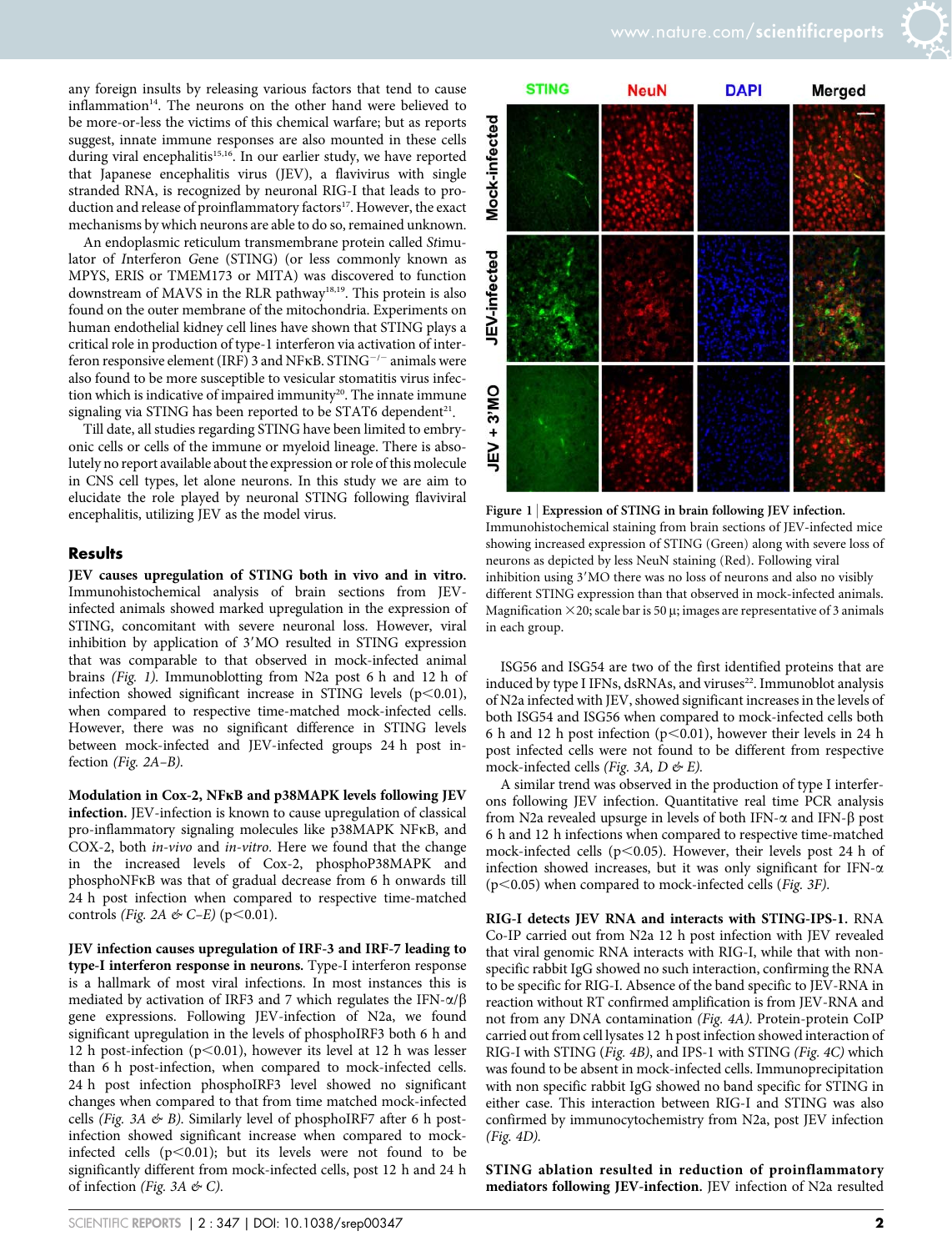



Figure 2 | Temporal changes in the expression of STING and proinflammatory mediators following JEV infection in neurons. (A) Immunoblots showing STING, Cox-2, phosphoNFkB and phosphoP38MAPK expressions after 6, 12 and 24 h post infection. (B–E) Graphs representing densitometric quantification of fold change of protein bands of STING, Cox-2, phosphoNFkB and phosphoP38MAPK in JEV-infected cells over respective time matched mock-infected controls, normalized to  $\beta$ -actin. Data is represented as Mean  $\pm$  S.D. from 3 independent experiments.  $*$ , significantly more than mock-infected,  $p<0.01$ .

in significantly increased STING expression which was found to be at basal levels in mock-infected cells ( $p<0.01$ ). This was significantly inhibited (about 51%) using antisense morpholino specific for STING (STING-MO) ( $p$ <0.01). The levels of Cox-2, phospho-NFkB and phosphoP38MAPK also showed significant reduction after inhibition of STING when compared to only JEV-infected or JEV + Sc-MO group (p<0.01) (*Fig. 5A*  $\&$  *B*). Luciferase assay done to confirm the reduced expression of COX-2 following STING knockdown showed significantly decreased transcription of COX-2 gene when compared to only JEV-infected or JEV+Sc-MO group  $(p<0.01)$  (Fig. 5C).

The release of proinflammatory cyto/chemokines viz. IL-12, MCP-1 (CCL2), TNF- $\alpha$ , and IL-6, were found to be significantly elevated in both JEV-infected (12 h) and JEV+Sc-MO groups when compared to that from mock-infected cells ( $p<0.01$ ). However, ablation of STING resulted in significant reduction in their levels when compared to only JEV-infected or JEV+Sc-MO group ( $p<0.01$ ) (Fig. 5D–G).

Knocking down STING resulted in altered type 1 interferon responses following JEV infection. STING ablation resulted in significant reductions in phosphoIRF3 and phosphoIRF7 levels as well as ISG54 and ISG56 levels, when compared to only JEV-infected or JEV+Sc-MO group (p<0.01) (Fig. 6A  $\&$  B). Semi-quantitative RT-PCR for IFN- $\alpha$  and  $\beta$  showed visibly increased expression of these interferons in N2a following JEV infection. Also, ablation of STING results in marked decrease of their expression (Fig. 6C). Quantitative real time PCR analysis carried out to access the levels of IFN- $\alpha$  and  $\beta$  after STING ablation revealed significant reductions

in their levels when compared to only JEV-infected or JEV+Sc-MO group (p<0.01) (Fig. 6D  $\&$  E).

Intracellular viral load is affected by modulating STING expression following JEV infection. Viral NS5 protein was found to be expressed at a significantly elevated level in cells that were treated with STING-MO as compared to only JEV-infected cells  $(p<0.05)$  (Fig. 7A–B), whereas over-expressing STING resulted in its significant decrease than JEV-infected group ( $p$ <0.05) (*Fig. 8G*– H). Treatment of N2a either with Sc-Mo or lipofectamine did not show significant alterations in NS5 levels when compared to only JEV-infected group (Fig. 7A-B  $\&$  8G-H).

Flow cytometric analysis after intracellular staining revealed that following knock-down of STING, there was a significant increase in the presence of viral antigens in the cells, than that observed from only JEV-infected cells or JEV+Sc-MO cells (Fig. 7C). On overexpressing STING with different plasmid concentrations (4, 6, and 8 µg), a sequential decreases in viral antigen levels were observed. ( $p$ <0.01). The viral load in JEV+only lipofectamine cells did not significantly differ from only JEV-infected cells (Fig.8B–E).

Quantitative real time PCR analysis was performed to assess the levels of viral RNA using primers specific for GP78 strain of JEV. It was found that after STING knock-down, amount of viral RNA was almost doubled when compared to only JEV-infected group ( $p$ <0.05), however in N2a treated with Sc-MO viral RNA was not found to be significantly altered (Fig. 7D). Significant reduction was observed in viral RNA levels from cells in which STING was overexpressed when compared to only JEV-infected group  $(p<0.05)$ (Fig. 8F).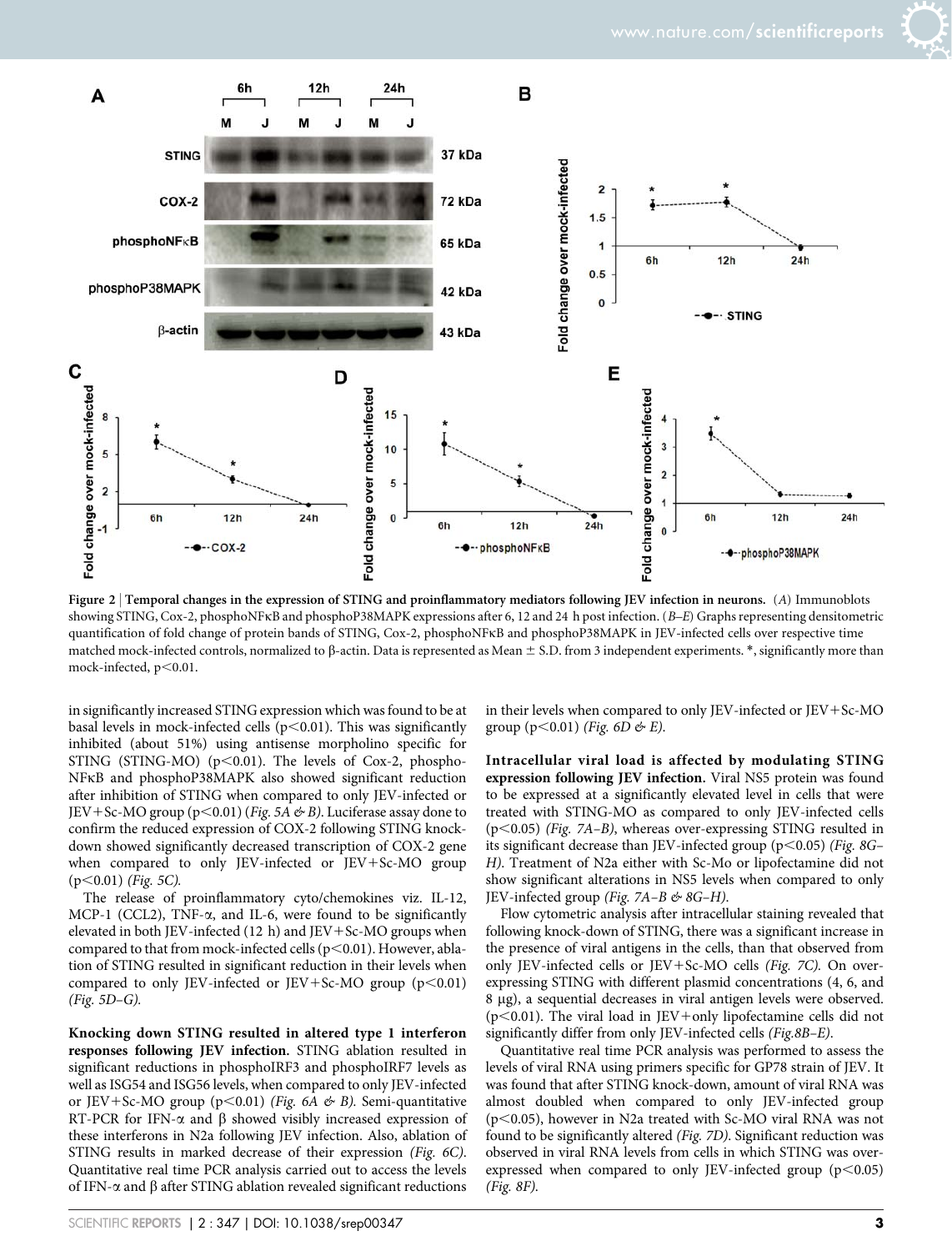



Figure 3 | Temporal changes in the expression of type 1 interferons and interferon stimulated genes following JEV infection in neurons. (A) Immunoblot analysis of interferon regulatory transcription factors (IRF) 3 and 7 and interferon-stimulated genes (ISG) 54 and 56 following JEV infection for different time points. (B–E) Graphs representing densitometric quantification of fold changes of proteins bands of phosphoIRF 3 & 7 and ISG 54 & 56 in JEV-infected cells over respective time matched mock-infected controls, normalized to  $\beta$ -actin. Data is represented as Mean  $\pm$  S.D. from 3 independent experiments.  $*$ , significantly more than mock-infected,  $p<0.01$ . F, cDNA prepared from RNA extracted from mock-infected and JEV-infected cells at different time points was subjected to qRT-PCR for interferon(IFN)- $\alpha$  and  $\beta$  mRNA. Graph represents fold change of relative expression of IFN- $\alpha$  and  $\beta$ in JEV-infected cells over mock-infected after normalization with 18s rRNA internal controls. Data is represented as Mean  $\pm$  S.D. from 2 independent experiments.  $*$ , significantly more than mock-infected,  $p<0.05$ .

#### **Discussion**

Encephalitis due to zoonotic flaviviral infections are a cause of major concern with frequent reports of epidemics from different regions of the globe<sup>23</sup>. From a global perspective, JEV is the most dreaded simply due to the huge number of populace living under the endemic regions. Apart from JEV, West Nile virus and Dengue virus infections are the most common causes of flaviviral epidemics. A common feature of neurotropic flaviviral infection is generation of inflammation in the CNS that is mediated mostly by glial activation and peripheral immune cell infiltration through a damaged and permeable blood brain barrier. The inflammation serves as a 'doubleedged sword'- on one hand it is necessary to counter the pathogen insult while on the other hand it is detrimental for neurons which,

incidentally in adult CNS, are post-mitotic. This is indicative of the fact that survivors of flaviviral infections suffer from varying degrees of cognitive impairment due to permanent loss of neurons.

Even though the eukaryotic nervous system is known to closely co-ordinate with immune functions, neurons themselves were classically believed to be non-immunogenic. However, recent studies are producing results which indicate that following pathogenic (or antigenic) challenge, neurons activate responses that coordinate defense against the insult and facilitate antigen clearance. It has been shown that neurons possess functional PRRs<sup>8</sup> which are necessary for pathogen detection and activation of a protein signaling cascade that ultimately leads to the generation of immune (innate) responses.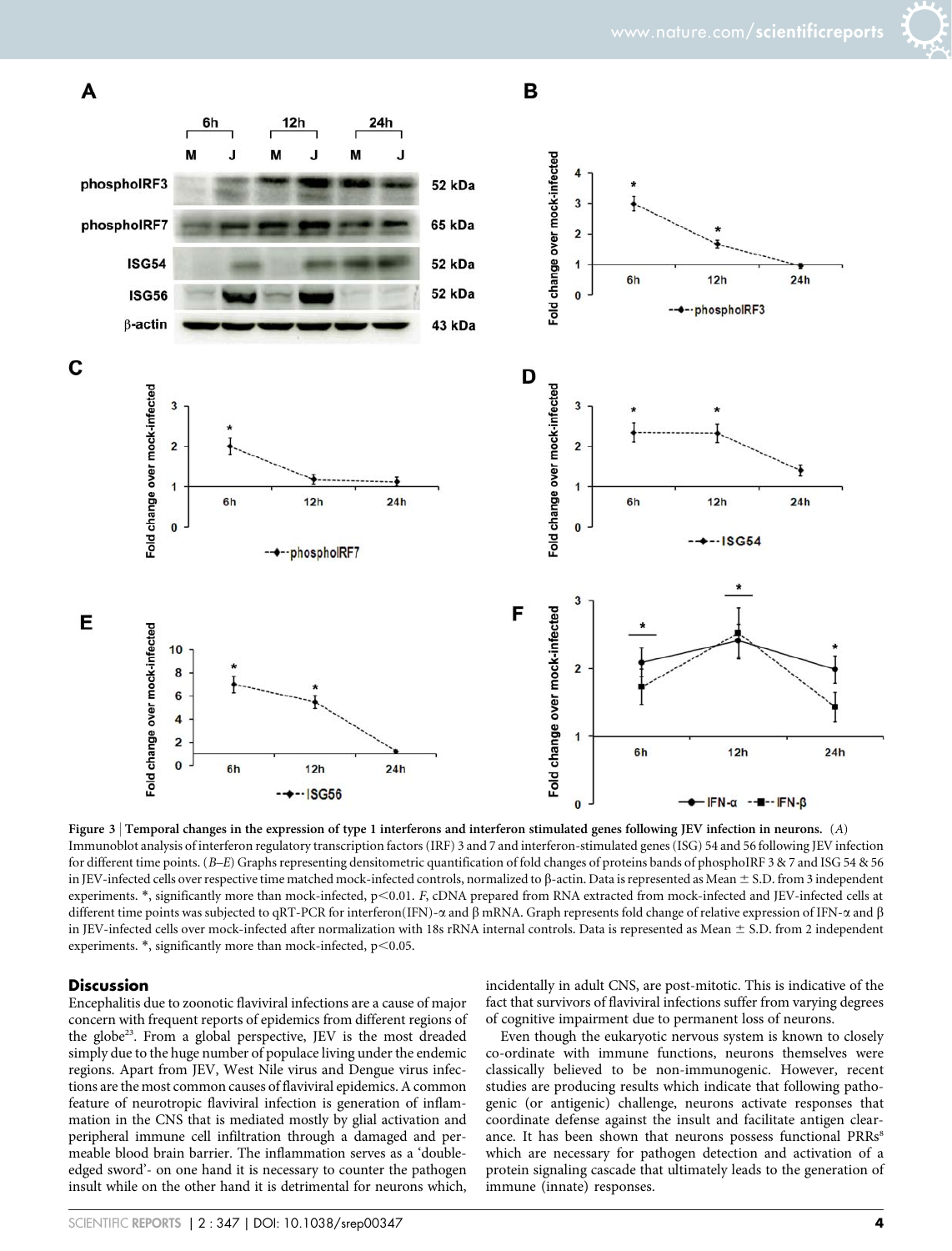

## **Mock-infected**

### **JEV-infected**

Figure 4 <sup>|</sup> Viral RNA interacts with RIG-I that in turn interacts with STING and IPS-1. (A) Interactions between RIG-I and viral protein was observed by RT-PCR with RNA obtained from JEV-infected cell extracts by the method as described under experimental procedures. Viral mRNA band was visualized only in the sample which was conjugated with anti-RIG-I antibody. Image is representative of 3 independent experiments. (B–C) STING - RIG-I and STING - IPS-1 interactions following JEV infection were observed by CoIP. Protein extracts from mock-infected and JEV-infected cells were allowed to form complexes with incubated anti-RIG-I or anti-IPS-1 antibodies. The protein-antibody complexes were eluted followed by detection for STING by immunoblotting. The shown immunoblots are representative of 3 independent experiments. (D) Mock-infected and JEV-infected cells were double stained for STING and RIG-I. Merged images show clear STING and RIG-I interactions (yellow), marked by arrowheads. Un-merged images of the cell (inset) shows STING (green) and RIG-I (red) expressions, separately. Magnification  $\times$ 40; scale bar is 25  $\mu$ ; images are representative of 3 independent experiments.

The RNA helicase RIG-I has been recently shown by us to be involved in mediation of proinflammatory responses in neurons following JEV infection<sup>17</sup>. The current study, using JEV as a model flavivirus, reports for the first time that neurons also express the endoplasmic reticular adapter molecule STING, a known interferon stimulator, which is involved in the induction of the neuronal innate immune response. Earlier studies involving viral infections have indicated the involvement of STING as a DNA sensor that led to production of interferons<sup>24-26</sup> in different cell types, other than neurons. However, to the best of our knowledge, there are no reports available till date regarding the role of STING following flaviviral (RNA viruses) infections in any cell type, let alone neurons.

Immunohistochemical studies showed that STING is expressed in brain following JEV infection and also in neuronal cell lines. Interestingly, it was observed that in un-infected brain there was no STING expression, that corroborated with earlier study<sup>18</sup>, but in cultured mock-infected neuronal cells a basal expression was visible. From a time kinetic study, it was observed that STING expression was at its peak following 12 h of JEV infection, but showed gradual decline after 24 h. This also correlated with the expression of mediators such as p38MAPK, NFkB and Cox-2 and interferon stimulators such as IRF3 and 7 which prompted us to carry out subsequent studies when STING expression was at its peak. RNA-protein coimmunoprecipitation showed that there was indeed a RIG-I - viral RNA interaction that corroborates our earlier findings. Also, using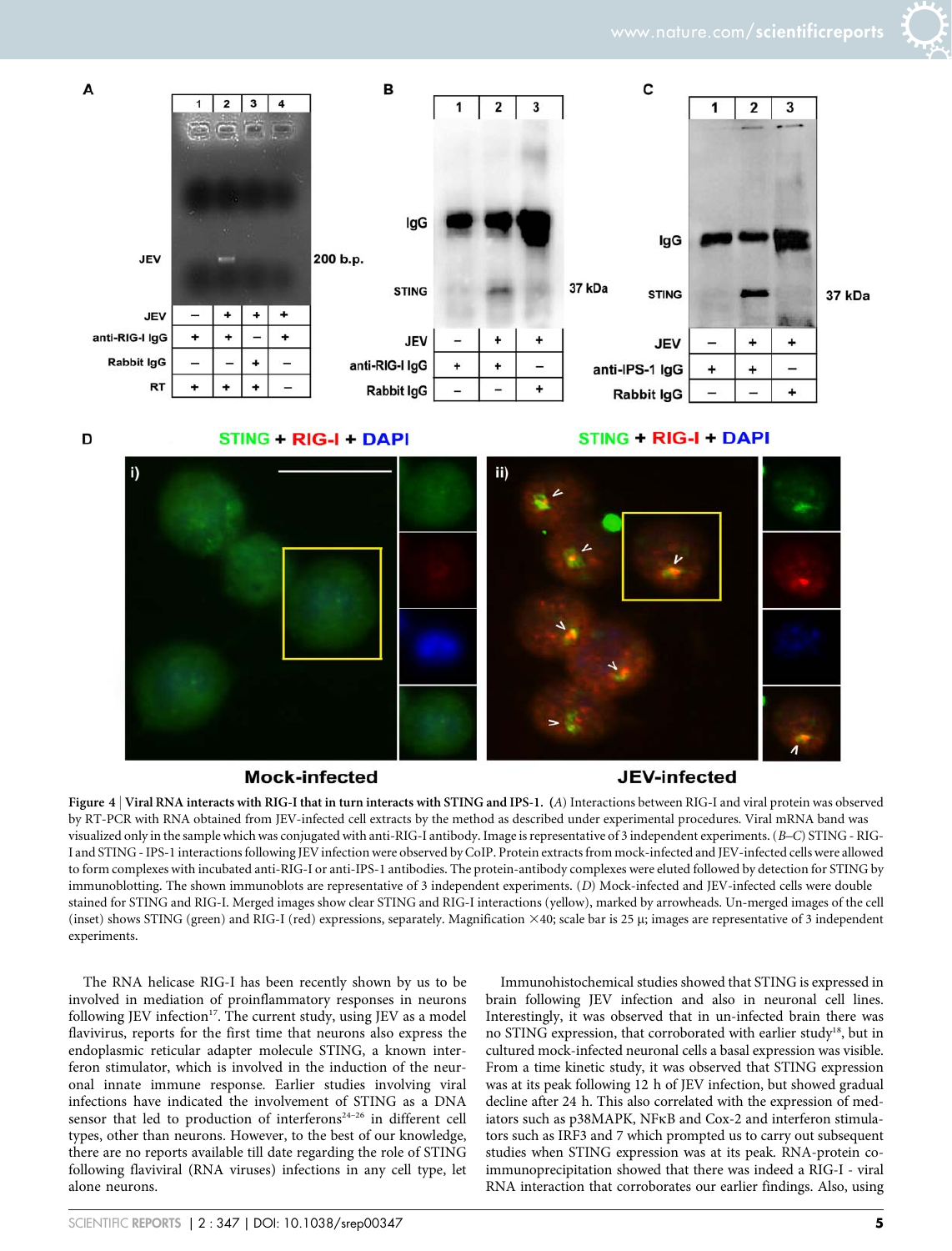

Figure 5 | Effect of STING knock-down on proinflammatory mediators following JEV infection. (A) Immunoblot analysis showing modulation of proinflammatory mediators following STING-MO and Sc-MO treatment. (B) Graph representing densitometric quantification of fold change of protein bands of STING, Cox-2, phosphoNFKB and phosphoP38MAPK, normalized to  $\beta$ -actin. Data is represented as Mean  $\pm$  S.D. from 3 independent experiments. \*, significantly less than JEV-infected, p<0.01. (C) Luciferase assay was done to detect change in Cox-2 expression in cells following JEV infection or after STING knock-down. Data is represented as Mean  $\pm$  S.D. from 3 independent experiments.  $*$ , significantly more than mock-infected, p<0.01; \*, significantly less than JEV-infected, p<0.01. (D–G) Bead array performed for the detection of released cyto/chemokines (IL-12p70, MCP-1, TNF- $\alpha$  and IL-6, respectively) from culture supernatants of mock-infected, JEV-infected, JEV+ STING-MO and JEV+Sc-MO groups.

protein-protein co-immunoprecipitation and immunocytochemistry it was showed that RIG-I interacts with STING in neuronal cells following JEV infection, which is a novel finding. STING-mediated interferon responses following viral (HCMV) infection has been reported to be IPS-1- independent<sup>25</sup>. However, we observed a STING - IPS-1 interaction following JEV infection in neuronal cells. The expression levels of NFkB and IRF3 and & 7 were also elevated post JEV infection which coincided with elevated IFN- $\alpha$  and  $\beta$  levels.

Taken together, the data indicates that the viral RNA - RIG-I complex recruits STING and IPS-1 to initiate a downstream cascade leading to the activation of the transcription factors NF-kB, and IRF3, which bind to and activate the IFN promoter following nuclear translocation. Secreted IFN, binds to the type I IFN receptor (IFNAR) in an autocrine or paracrine fashion leading to activation of the JAK/STAT pathway that initiates the production of numerous IFN-inducible genes (ISGs)<sup>26</sup>. Both ISG54 and ISG56 levels were found to be elevated following JEV infection. ISG54 has been reported to be an apoptosis inducer<sup>27</sup> while ISG56 acts as a negative feedback regulator of anti-viral interferon signaling. Specifically, ISG56 inhibits STING - IPS-1 interactions thereby preventing type 1 interferon production<sup>28</sup>.

When STING was knocked down using morpholino oligonucleotides, the IRF3 and 7 expressions were found to be significantly decreased which could be the cause of lesser induction of  $IFN-\alpha$ and  $\beta$  genes. Also positively correlated to this observation was the decrease in the levels of ISG54 and 56. Hence it seems that in low STING-expressing cells, interferon responses were ablated. As a direct response to this, it was observed that in those cells the antiviral efficacy of interferons was lacking. IFN- $\alpha$  is a known JEV antagonist, but on STING knock-down an increased intracellular viral load was observed. On the contrary, when STING was overexpressed, it had an antagonistic effect on the viral load.

The intracellular inflammatory mediator levels also showed modulations following STING knock-down or over-expression. As discussed above, NFkB lies downstream to STING in the signaling cascade that is activated following viral infection. NFkB is also involved in the synthesis of proinflammatory cyto/chemokines. As STING gets knocked down, NFkB expression is also decreased and concomitantly the secretions of certain proinflammatory cyto/chemokines are reduced. Expression of Cox-2, an enzyme related with synthesis of proinflammatory prostanoids, is also decreased following STING knock-down, which could be attributed to decreased IFN- $\alpha$  production as it is a reported antagonist<sup>29</sup>.

Our results adds to the existing knowledge and helps to chart a complete pathway regarding the mechanism by which innate immune facet of eukaryotic cells respond to flaviviral infection. This study provides conclusive evidence of an active flaviviral recognition mechanism involving the RIG-I – STING pathway in neurons. Also, the involvement of STING in the generation of an innate immune response against flaviviral infections has been indicated for the first time. There could be many implications of this study. Specifically, since it is now clear that neurons do evoke an immune response, their role in flaviviral (or any other neurotropic viral) infections needs to be studied in more detail. Also, there is a tremendous potential for the exploitation of the anti-viral actions of interferons or related genes by modulating the RIG-I – STING pathway. Finally, our study is beneficial in dissipating the age-old belief that glia are the only cell type in the CNS that are capable of contributing to immune responses.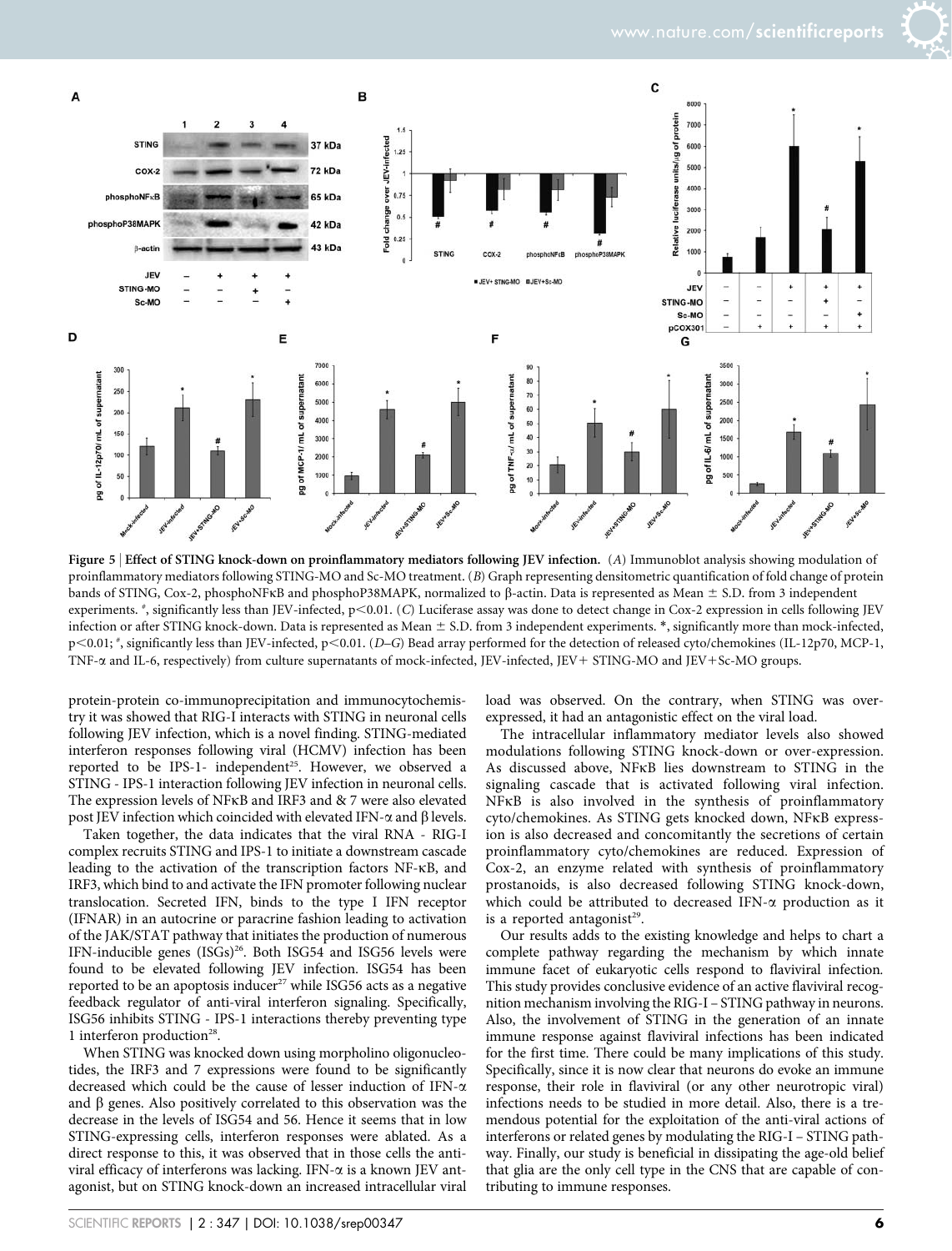

Figure 6 | Effect of STING knock-down on type 1 interferon response following JEV infection. (A) Immunoblot analysis of IRF3 & 7 and ISG 54 & 56 following STING-MO and Sc-MO treatment in JEV-infected cells. (B) Graph representing densitometric quantification of fold change of protein bands of IRF 3, IRF 7, ISG 54 and ISG 56, normalized to  $\beta$ -actin. Data is represented as Mean  $\pm$  S.D. from 3 independent experiments. \*, significantly more than mock-infected, p<0.01;  $*$ , significantly less than JEV-infected, p<0.01. (C) Semi-quantitative RT-PCR analysis showed marked decrease in the expression of IFN-a and b following STING knock-down after JEV infection. (D–E) Graphs showing qRT-PCR results done from RNA extracted from STING-MO and Sc-MO treated cells post JEV-infection represented as fold change over JEV-infected, after normalization to 18S rRNA internal control. Data is represented as Mean  $\pm$  S.D. from 2 independent experiments.  $\overset{*}{\cdot}$ , significantly less than JEV-infected, p<0.01.

#### **Methods**

Ethics statement. All animal experiments were approved by the Institutional Animal and Ethics Committee of the National Brain Research Centre (approval no. NBRC/ IAEC/2007/36 and NBRC/IAEC/2011/66). The animals were handled in strict accordance with good animal practice as defined by the Committee for the Purpose of Control and Supervision of Experiments on Animals, Ministry of Environment and Forestry, Government of India.

Virus and cells. JEV (GP78 strain) was propagated in suckling BALB/c mice as described earlier<sup>30</sup>. Mouse neuroblastoma Neuro2a (N2a) cells were grown at 37°C in Dulbecco's modified Eagle medium (DMEM) supplemented with 3.7% sodium bicarbonate, 10% fetal bovine serum and penicillin/streptomycin.

Animal treatment. 3–4 weeks old BALB/c mice were randomly distributed into 3 groups- Mock-infected, JEV-infected, and JEV-infected and treated with Vivomorpholino (Gene Tools LLC, OR, USA) against 3'-conserved region of the viral genome (JEV+3'MO) and treated according to previously published protocol<sup>30</sup>. JEVinfected animals succumbed by  $8<sup>th</sup>-9<sup>th</sup>$  day post infection. Animals of mock-infected and JEV  $+$  3'MO groups were also sacrificed at same time point. Brains were excised after repeated transcardial perfusion with ice-cold  $1\times$  PBS and were processed for immunohistochemical staining.

Immunohistochemistry. To demonstrate STING expression, 10µ thick cryosections of brains from animals of different treatment groups were subjected to antigen retrieval at 70°C using antigen unmasking solution (Vector Laboratories Inc., CA, USA) followed by extensive washes with  $1\times$  PBS (pH 7.4). Sections were then blocked with 5% goat serum for  $1\frac{1}{2}$  h followed by overnight incubation with primary antibodies against STING (Sigma, USA; 1:200) and the neuronal marker NeuN (Chemicon, CA, USA;  $1:250$ ) in a humidified chamber at  $4^{\circ}$ C. On the next day, the sections were washed with  $1\times$  PBS followed by 1 h incubation at room temperature (r.t.) with fluorochrome-conjugated secondary antibodies. The sections were then washed extensively with  $1\times$  PBS, mounted with 4'-6-diamidino-2-phenylindole

(DAPI, Vector Laboratories Inc, CA, USA) and observed under a Zeiss Axioplan 2 Fluorescence microscope<sup>31</sup>.

Infection and treatment schedule of Neuro2a. N2a were cultured in serum containing media till 70–80% confluency followed by differentiation in serum-free media. Cells were then either mock-infected or infected with JEV at multiplicity of infection (MOI) of 5 for 1  $\!/\!_2$  h. Post infection, cells were washed thrice with sterile 1  $\times$ PBS to remove non-internalized virus and were incubated for different time periods in serum free media.

STING over-expression and knock-down. To study the effect of STING overexpression on viral load, N2a were grown in six 90 mm culture plates. Three out of six plates were transfected with different amounts (4 µg, 6 µg and 8 µg) of mouse STING GFP-tagged open reading frame (ORF) clone commercially procured from OriGene, (MD, USA) using Lipofectamine 2000<sup>™</sup> (Invitrogen CA, USA). The vector used for cloning and over-expression of GFP-tagged 1137 b.p. STING ORF (NCBI Reference Sequence: NM\_028261.1) was pCMV-6-AC-GFP. The ORF was inserted between SgfI-MluI restriction sites in the multiple cloning site of the vector. After 24 h of transfection, these three plates, along with two others were infected with JEV as described above, and kept for 12 h. One remaining plate was mock-infected. One JEV-infected plate was only treated with the empty vector, which served as reagent control.

To knock-down STING, cells were transfected with morpholino directed against STING (STING-MO; 5' CCA ACA GCG TCT ACG AGA 3') at 10 µM concentration along with specialized delivery moiety (endoporter) and incubated for 2 h at  $37^{\circ}$ C. Post incubation, cells were infected with JEV as described above and were then reincubated with fresh morpholino-containing media for 12  $\rm h^{17}$  .<br>Mock-infected cells without morpholino treatments served as control, only JEV-infected cells without morpholino treatment served as positive control. A negative control was used where cells were infected with JEV but treated with a scrambled morpholino (Sc-MO; 5' GAT AAT TCT GGT TTT AAA TTC 3') along with the endoporter, also at 10 µM concentration. The STING-MO sequence was screened with BLAST [\(www.ncbi.nlm.nih.gov/BLAST/](www.ncbi.nlm.nih.gov/BLAST)) against primate and murine mRNA sequences and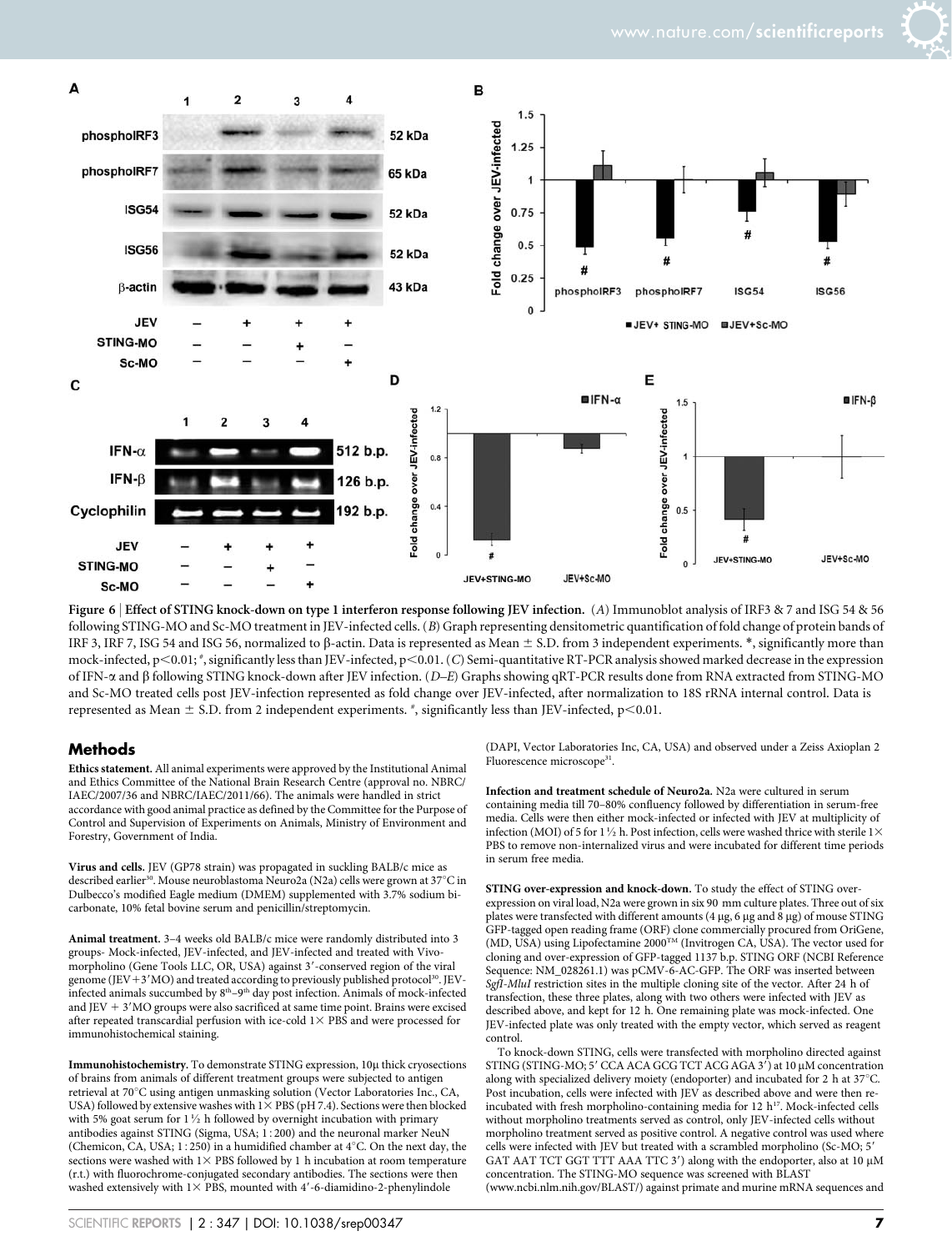



Figure 7 <sup>|</sup> Effect of STING knock-down on intracellular viral load. (A) Immunoblot analysis for JEV NS5 following STING knock-down. (B) Graph representing densitometric quantification of fold change of protein band of JEV NS5 in STING-MO or Sc-MO treated cells that were infected with JEV over only JEV-infected cells, normalized to β-actin. Data is represented as Mean ± S.D. from 3 independent experiments. \*, significantly higher than JEVinfected, p<0.05. (C) Cells were stained for Nakayama antigen and analyzed in a FACS Calibur. The representative data from 3 independent experiments are shown in the histogram; the mean fluorescence intensities of each group are mentioned within third brackets [ ]. (D) qRT-PCR was done with RNA extracted from mock-infected, JEV-infected, JEV+STING-MO and JEV+Sc-MO groups. Graph represents fold change of relative expression of JEV (GP78) mRNA in STING-MO and Sc-MO treated JEV-infected cells over only JEV-infected cells, after normalization with 18 s rRNA internal controls. Data is represented as Mean  $\pm$  S.D. from 2 independent experiments.\*, significantly higher than JEV-infected, p<0.05.

the Sc-MO was additionally screened against all flaviviral sequences. Both morpholinos and endoporter were procured from Gene Tools LLC, (Philomath, OR, USA).

Immunoblotting. Cells were lysed and subjected to western blot analysis to study modulation in expression of cellular proteins, using primary antibodies against STING (Sigma, St. Louis, USA), Cox-2 (Chemicon, CA, USA), phosphoNFkB, phosphoP38MAP kinase, phosphoIRF3, phosphoIRF7 (Cell Signalling, CA, USA), ISG54, and ISG56 (Pierce, USA), and JEV NS5 (a kind gift from Dr. Chun-Jung Chen, Taichung Veterans General Hospital, Taichung, Taiwan), at 151000 dilutions. After extensive washes with 0.1% PBS–Tween, blots were incubated with appropriate peroxidase-conjugated secondary antibodies (Vector Laboratories, CA, USA). The blots were processed for development using chemiluminescence reagent (Millipore, CA, USA). The images were captured and analyzed using Chemigenius, Bioimaging System (Syngene, Cambridge, UK). To determine equivalent loading of samples the blots were stripped and reprobed with anti-b-actin (Sigma, St. Louis, USA).

Immunocytochemistry. N2a were cultured in 4-well chamber slides and were either mock-infected or infected with JEV as described above. 12 h post infection, the cells were fixed with 4% paraformaldehyde for 20 min followed washings with  $1\times$  PBS and then blocked with 5% goat serum in 0.01% Triton X-100-PBS. Post blocking cells were incubated overnight at  $4^{\circ}$ C with primary antibodies against STING and RIG-I (15250; Sigma, St. Louis, USA). On the next day, the cells were washed and incubated with appropriate fluorochrome-conjugated secondary antibodies. After final washes cells were mounted with DAPI, (Vector laboratories Inc., CA, USA). The slides were observed under a Zeiss Axioplan 2 Fluorescence microscope<sup>17</sup>.

Semi-quantitative RT-PCR and Quantitative Real Time-PCR. Quantitative PCR analysis of each transcript was performed using primers specific for mouse; IFN- $\alpha$ (forward 5' ATT GGC TAG GCT CTG TGC TTT 3'; reverse 5' AGG GCT CTC CAG ACT TCT GC 3'), IFN-β (forward 5' TTG CCA TCC AAG AGA TGC TC 3'; reverse 5' TCA GAA ACA CTG TCT GCT GG 3') and JEV (GP78) (forward 5' TTG ACA ATC ATG GCA AAC G 3'; reverse 5' CCC AAC TTG CGC TGA ATA A 3') were used. 500 ng of cDNA was used as a template for performing qRT-PCR using SYBR Green Supermix (Bio-Rad, CA, USA) on ABI Prism 7500 sequence detection system (Applied Biosystems, CA, USA). The real time PCR results were analyzed using the iCycler Thermal Cycler Software (Applied Biosystems, CA, USA) and normalized with those from 18S rRNA internal control<sup>32</sup>

Semi quatitative reverse transcriptase-PCR (RT-PCR) was performed using the onestep RT-PCR kit (Qiagen Biosciences; Hamburg, Germany) following the manufacturer's protocol and reactions were carried out on Applied biosystems Veriti 96 well thermal cycler. One microgram of the total RNA was used as template in 25 ml PCR reactions, containing  $5 \times$  PCR buffer (5 µl), dNTPs (1 µl), enzyme mix (1 µl) and specific forward and reverse primers (5 µM) and RNase free water. The PCR products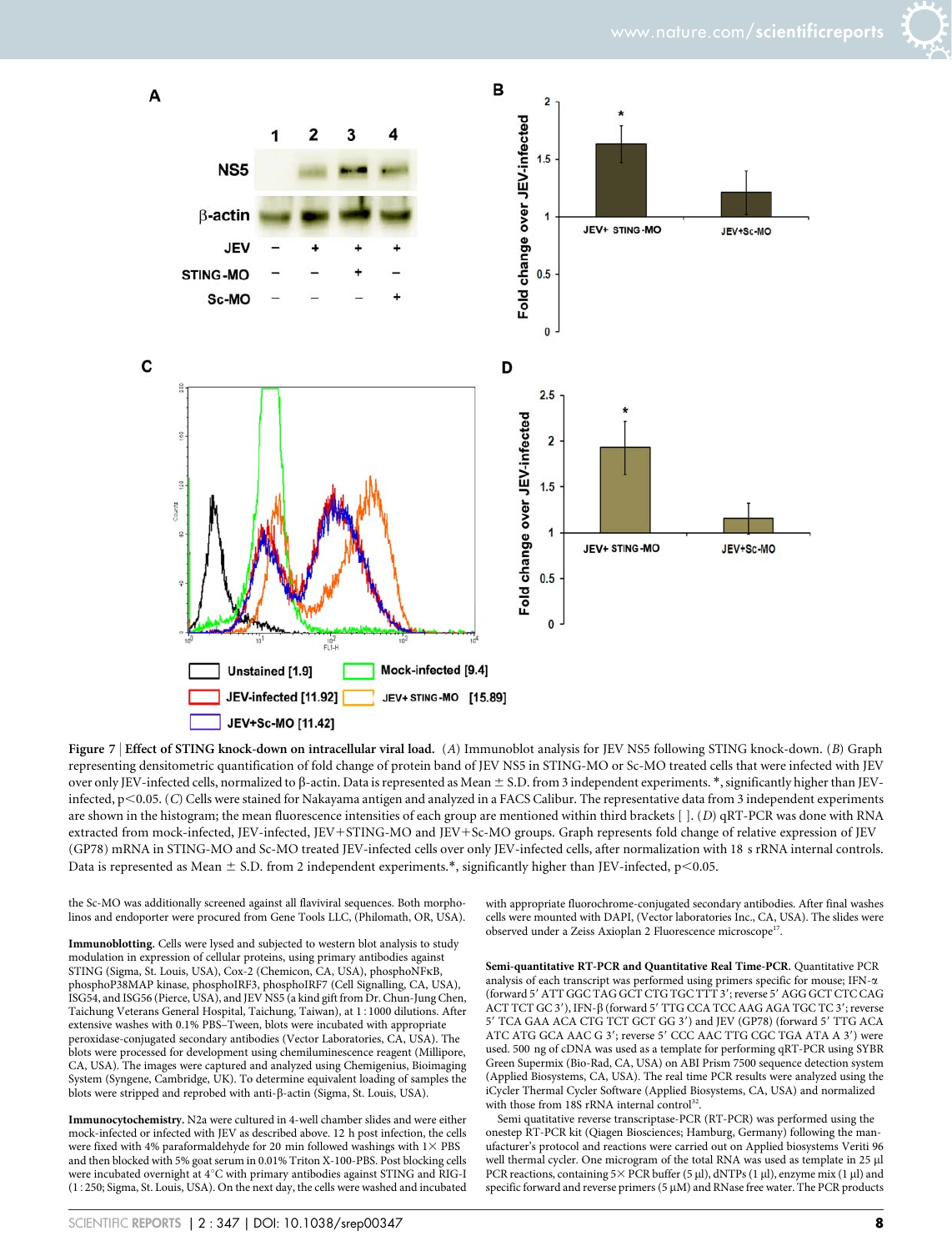



Figure 8 | Effect of STING over-expression on intracellular viral load. (A) Green fluorescence observed from N2a that were successfully transfected with vector containing GFP-tagged STING ORF (pCMV6-AC-GFP). Magnification ×20; scale bar is 50 µ. (B-D) Cells that were mock-infected, JEV-infected or transfected with different concentrations of pCMV6-AC-GFP (4 µg, 6 µg and 8 µg) and infected with JEV, were stained for JEV Nakayama antigen, analyzed using the BD FACS Calibur system and plotted as histograms. (E) The mean fluorescence intensity (MFI) in each of the different conditions were estimated and represented graphically as the averaged MFI for each condition. Data is represented as Mean  $\pm$  S.D. from 3 independent experiments.  $^*,$ significantly lesser than only JEV-infected,  $p<0.01$ . (F) RNA was extracted from mock-infected cells, JEV-infected cells and cells that were transfected either with pCMV6-AC-GFP (8 µg) or the empty vector and infected with JEV, and was converted to cDNA. These were then subjected to qRT-PCR for JEV (GP78) mRNA. Graph represents fold change of relative expression of JEV (GP78) mRNA in STING over-expressed or empty vector transfected, JEV-infected cells over only JEV-infected cells, after normalization with 18 s rRNA internal controls. Data is represented as Mean  $\pm$  S.D. from 2 independent experiments. #, significantly lesser than JEV-infected, p<0.05. (G) Immunoblot analysis for JEV NS5 following STING over-expression. (H) Graph representing densitometric quantification of fold change of protein band of JEV NS5 in STING over-expressed or empty vector transfected, JEVinfected cells over only JEV-infected cells, normalized to  $\beta$ -actin. Data is represented as Mean  $\pm$  S.D. from 3 independent experiments.  $*$ , significantly lesser than JEV-infected,  $p<0.05$ .